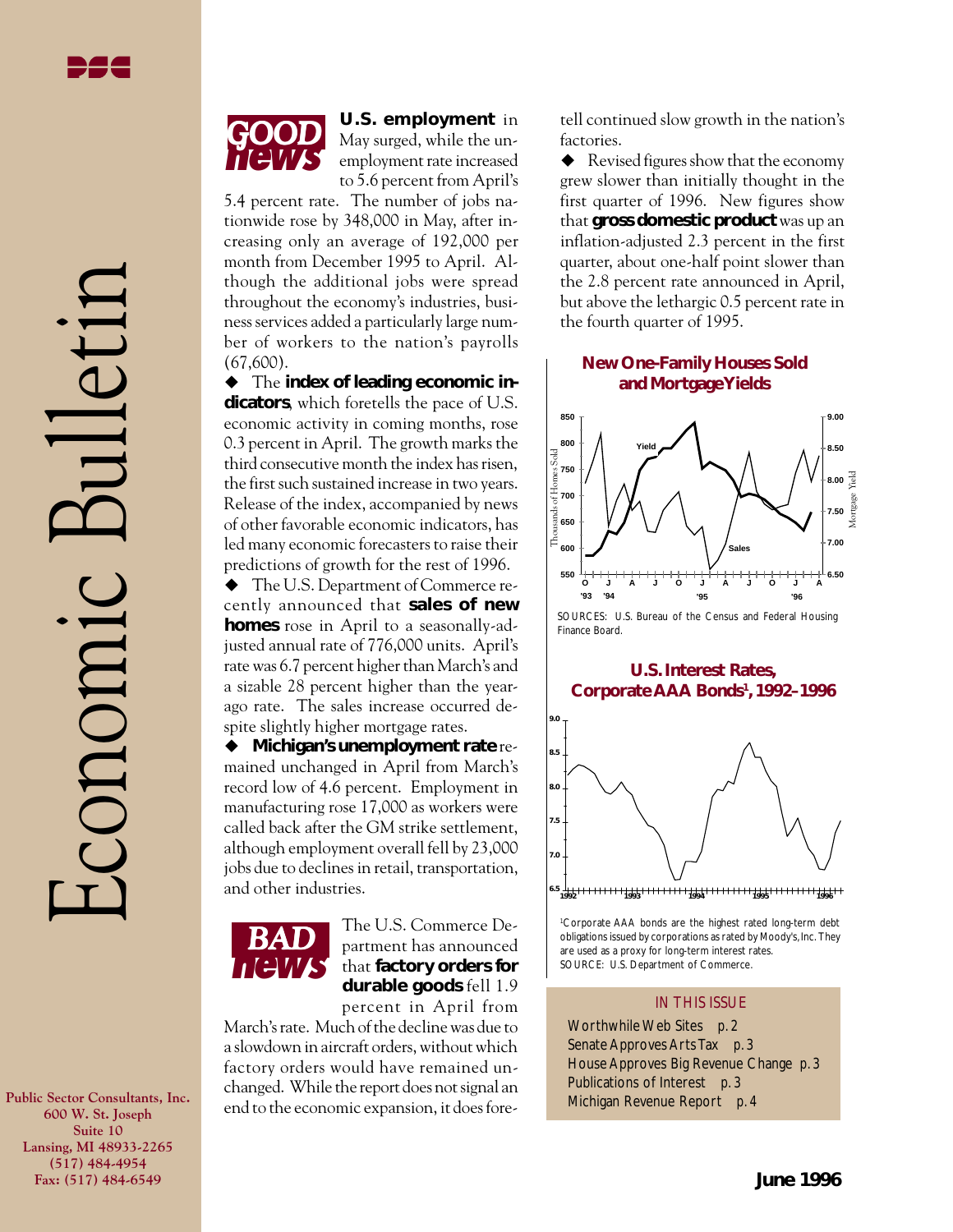

# **WORTHWHILE WEB SITES**

To help our economic-minded readers surf the World Wide Web more productively, the PSC economists would like to share a few choice Web sites. All sites listed below can be accessed directly or through the University of Michigan library's document page (http://www.lib.umich.edu/libhome/Documents.center/ stats.html; "D" *must* be capitalized). To access the sites, you will need an Internet provider service, such as America Online or Voyager, and a Web browser, such as Netscape.

| <b>SITE</b>                                                                                                                               | <b>DESCRIPTION</b>                                                                                                                                                                                                                                    | <b>ADDRESS</b>                                          |  |  |  |  |
|-------------------------------------------------------------------------------------------------------------------------------------------|-------------------------------------------------------------------------------------------------------------------------------------------------------------------------------------------------------------------------------------------------------|---------------------------------------------------------|--|--|--|--|
| U.S. Bureau of                                                                                                                            | Selected data from the National Income and                                                                                                                                                                                                            | http://ww.bea.doc.gov/                                  |  |  |  |  |
| Economic Analysis                                                                                                                         | Product Accounts (NIPA), incl. GDP, state<br>personal income, trade data & more.                                                                                                                                                                      | bea/beadata.html                                        |  |  |  |  |
| STAT-USA (U.S. Bureau of<br>Economic Analysis)                                                                                            | Subscriber service (\$150/yr.). Complete data<br>on NIPA, incl. income, employment, housing<br>statistics. Also includes monthly Survey of Current<br>Business. Need PDF viewer to access some files.                                                 | http://www.stat-usa.gov/<br>To order:<br>1-202-482-1986 |  |  |  |  |
| U.S. Bureau of Labor Statistics<br>Data Home Page                                                                                         | Extractable current and historical data on<br>unemployment, CPI, consumer expenditures,<br>and more for U.S., states, and regions.                                                                                                                    | http://stats.bls.gov/<br>blshome.html                   |  |  |  |  |
| Regional Economic Information<br>System (REIS)                                                                                            | Extractable economic data series for states, regions,<br>counties, and metropolitan areas for 1969–1993.                                                                                                                                              | http://www.lib.virginia.edu/<br>socsci/reis/reis1.html  |  |  |  |  |
| U.S. Census Bureau Home Page                                                                                                              | Gateway to voluminous social, demographic, and<br>economic statistics from 1990 census. Searchable.                                                                                                                                                   | http://www.census.gov/                                  |  |  |  |  |
| U.S. Census Bureau Population<br>and Housing Unit Estimates                                                                               | Most recent updates of 1990 census data for states,<br>counties, cities, and metropolitan areas.                                                                                                                                                      | http://www.census.gov/<br>population/www/popest.html    |  |  |  |  |
| County and City Data Books,<br>1988 and 1994                                                                                              | Electronic version of popular book. Extractable U.S.,<br>county, state, and local data on 200+ economic<br>indicators from the 1990 census of population<br>and 1987 economic censuses.                                                               | http://www.lib.virginia.edu/<br>socsci/ccdb/            |  |  |  |  |
| Michigan Department of Education                                                                                                          | Information on Michigan public schools, including<br>Report 1014 on every district's school finances,<br>MEAP scores, accreditation report, IPEDS higher<br>education statistics, press releases, millage election<br>results, legislation, and more. | http://www.mde.state.mi.us/                             |  |  |  |  |
| School District Data Book Profiles:<br>1989-1990                                                                                          | Data on population, housing, school finance, etc.<br>by school district for all districts in the U.S.                                                                                                                                                 | http://govinfo.kerr.orst.edu.s<br>ddb-stateis.html      |  |  |  |  |
| Gallup Polls                                                                                                                              | Searchable database of results/analysis of Gallup<br>public opinion polls.                                                                                                                                                                            | http://www.gallup.com/                                  |  |  |  |  |
| NOTE: The above Web addresses are case sensitive. For Internet-wide searches by topic, try Alta Vista @ http://www.altavista.digital.com/ |                                                                                                                                                                                                                                                       |                                                         |  |  |  |  |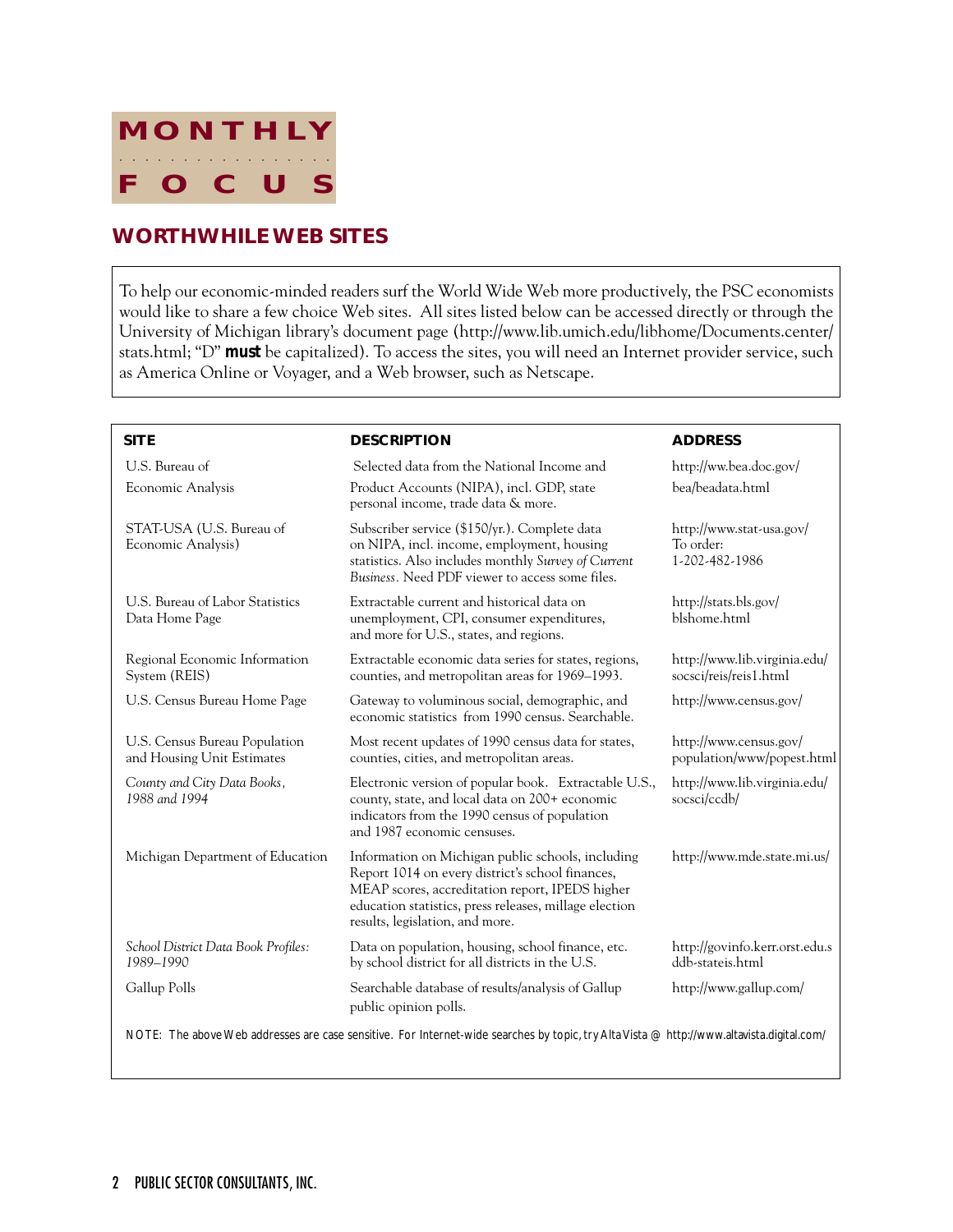

## **SENATE APPROVES ARTS TAX**

The Michigan Senate has approved a measure that allows Detroit voters to approve up to onehalf mill for arts funding. Senate Bill 1053 creates a regional council with authority to levy a voterapproved property tax in support of regional arts and cultural centers. A majority of voters in each metropolitan Detroit county (Wayne, Macomb, and Oakland) and in the City of Detroit have to approve; if the levy passes, the revenue can be used to support zoos, museums, theaters, and similar institutions.

Supporters of the legislation contend that because state government has cut arts funding so drastically in recent years, local areas should be given the means to raise funds to make up the lost revenue. Critics say that the arts tax could begin to erode the \$7 billion in property tax cuts resulting from the school finance reforms of 1994; they also argue that area residents should not have to pay for arts programs and events because many of them cannot afford the price of admission.

## **HOUSE APPROVES BIG REVENUE SHARING CHANGE**

The Michigan Legislature is considering a fundamental change in the way state funds are allocated to cities, counties, and villages. HB 4835, passed by the House and now in the Senate, changes the revenue sharing formula used to divvy up state funds for local governments from one based 44 percent on relative tax effort and 56 percent on population to one based entirely on population. (Relative tax effort is the amount of tax revenue local units raise compared with the state average revenues.) It also earmarks more

of the sales tax for local units and makes this tax the sole source of revenue sharing funds, rather than the current combined sources of income, sales, single business, and intangibles taxes. The bill retains the current formula for FY 1996–97, begins the per capita formula in FY 1997– 98, and creates a task force to study the issue and possibly create a new formula subject to legislative approval.

The current formula, used since 1971, is based on the tenet that municipalities with higher tax efforts must provide more services to their citizens and need more revenue than cities with lower tax efforts. Critics of the current formula complain that it rewards high taxes and does not adequately reflect changing population patterns, such as the growth in the western part of the state. The formula's supporters contend it is fair and that many large cities with declining population, particularly Detroit, will lose large amounts of revenue under a per capita formula.

McAlinden, Sean P., et al. *Driving America's Renaissance: Human Resource Issues in Michigan's Automotive*  $\infty$ 

- *Industry.* Ann Arbor, Mich.: Transportation Research Institute, University of Michigan, 1995. http://
- $\approx$  www.mjc.state.mi.us or 313/764-1817. ш

P U B L I C A T I O N S O F I N T E R E S T aaaaaaaaaaaaaaaaaaaaaaaaaa This 90-page report, prepared for the Michigan Jobs Commission and the Michigan Automotive Partnership, discusses the employment needs of the state's automotive industry through the year 2003. It contains the results of two  $\mathsf{z}$  . separate analyses. One forecasts the number of job openings that need to be filled by the Big Three automakers  $\omega$  ' through the year 2003; its finding—up to 129,000 workers will be needed to replace those who retire. The other  $\bullet$  . analysis pertains to the human resource issues the Big Three and their suppliers will need to address through the year  $\infty$ 2003, including recruiting engineers and technicians, finding autoworkers with skills necessary to future production  $\geq$  . methods, and the role of state policy and public education in meeting human resource needs.

 $\circ$ Crain Communications, Inc. *The 100 Year Almanac and 1996 Market Data Book*, vol. 1. Detroit, Mich.: Crain  $\overline{\Box}$ Communication, April 1996. 313/446-0361.

 $\prec$ This special version of the annual *Market Data Book* provides articles and data on changes in the automobile industry  $\circ$  . in the 100 years since its inception. Examples of these articles include the growth in the use of auctions, changes in  $\exists$  : management techniques, and the history of certain models. It provides historical data on sales and production from  $\infty$ the 1890s forward. The *Market Data Book* also provides its usual data on sales, production, registrations, dealerships,

 $\supset$ . prices, and other auto industry indicators.  $\sim$  .